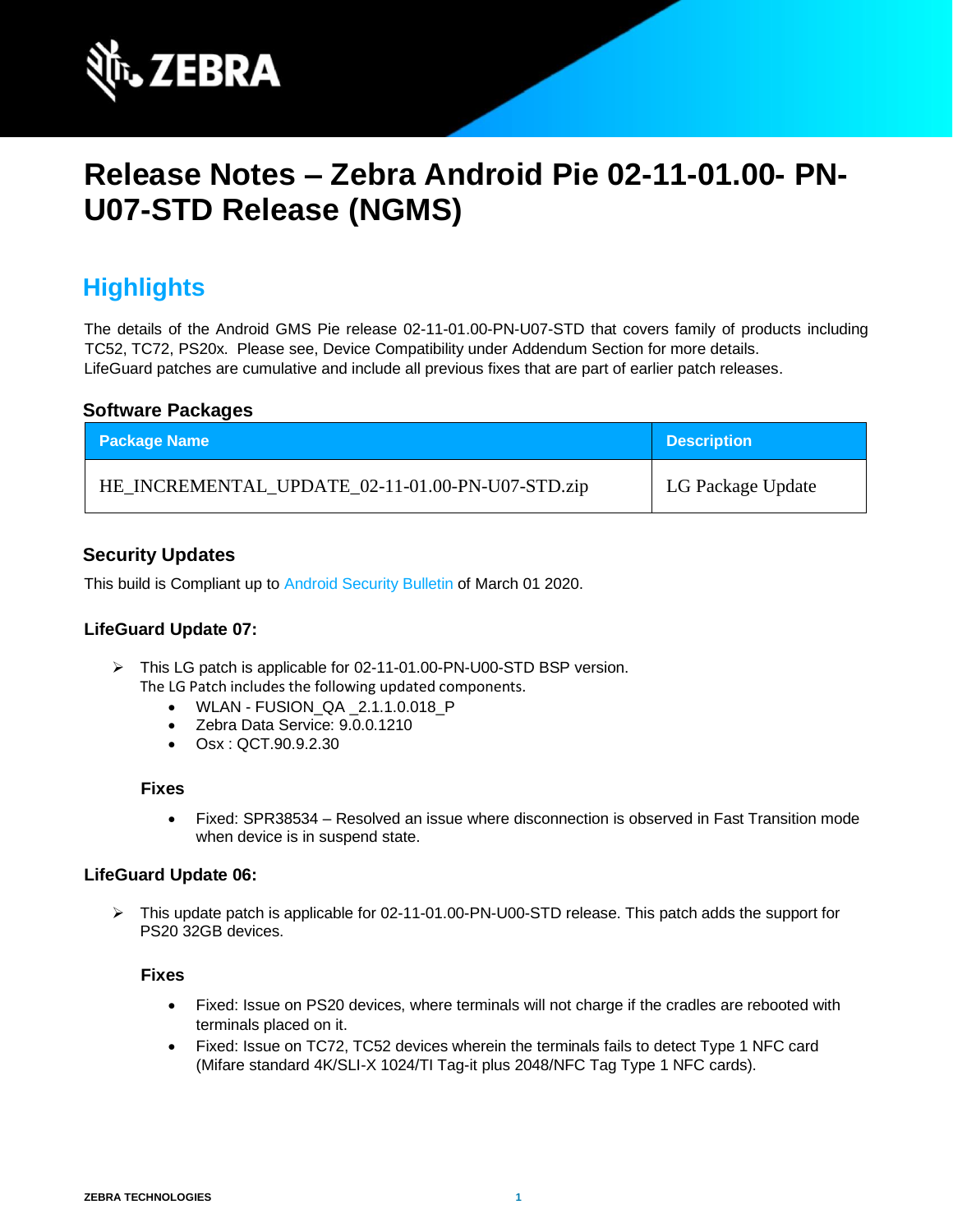

### **Version Information**

Below Table contains important information on versions

| <b>Description</b>          | <b>Version</b>                                      |
|-----------------------------|-----------------------------------------------------|
| <b>Product Build Number</b> | 02-11-01.00-PN-U07-STD                              |
| <b>Android Version</b>      | 9                                                   |
| <b>Security Patch level</b> | March 1, 2019                                       |
| Linux Kernel                | 4.4.153                                             |
| <b>Component Versions</b>   | Please see Component Version under Addendum section |

## **Installation**

### **Requirements and Instructions**

• [Installation and setup instructions](https://www.zebra.com/content/dam/zebra_new_ia/en-us/software/operating-system/helios/oreo-os-update-instructions.pdf)

## **Upgrade Options**

Below table provides detailed information on shortest path to upgrade based on current version of software.

| <b>Software</b><br><b>Current</b><br><b>Version on Device</b>      | <b>Steps to get to this Release</b>                                                                                                                                               | <b>Comments</b>       |
|--------------------------------------------------------------------|-----------------------------------------------------------------------------------------------------------------------------------------------------------------------------------|-----------------------|
| $01-12-01.00-PN-UXX$<br>$01-13-20.00-PN-UXX$<br>01-18-02.00-PN-Uxx | Apply Full Package Update HE_FULL_UPDATE_02-<br>11-01.00-PN-U00-STD.zip<br><b>Followed by</b><br>Apply Incremental Update<br>HE_INCREMENTAL_UPDATE_02-11-01.00-PN-<br>U07-STD.zip | Incremental<br>Update |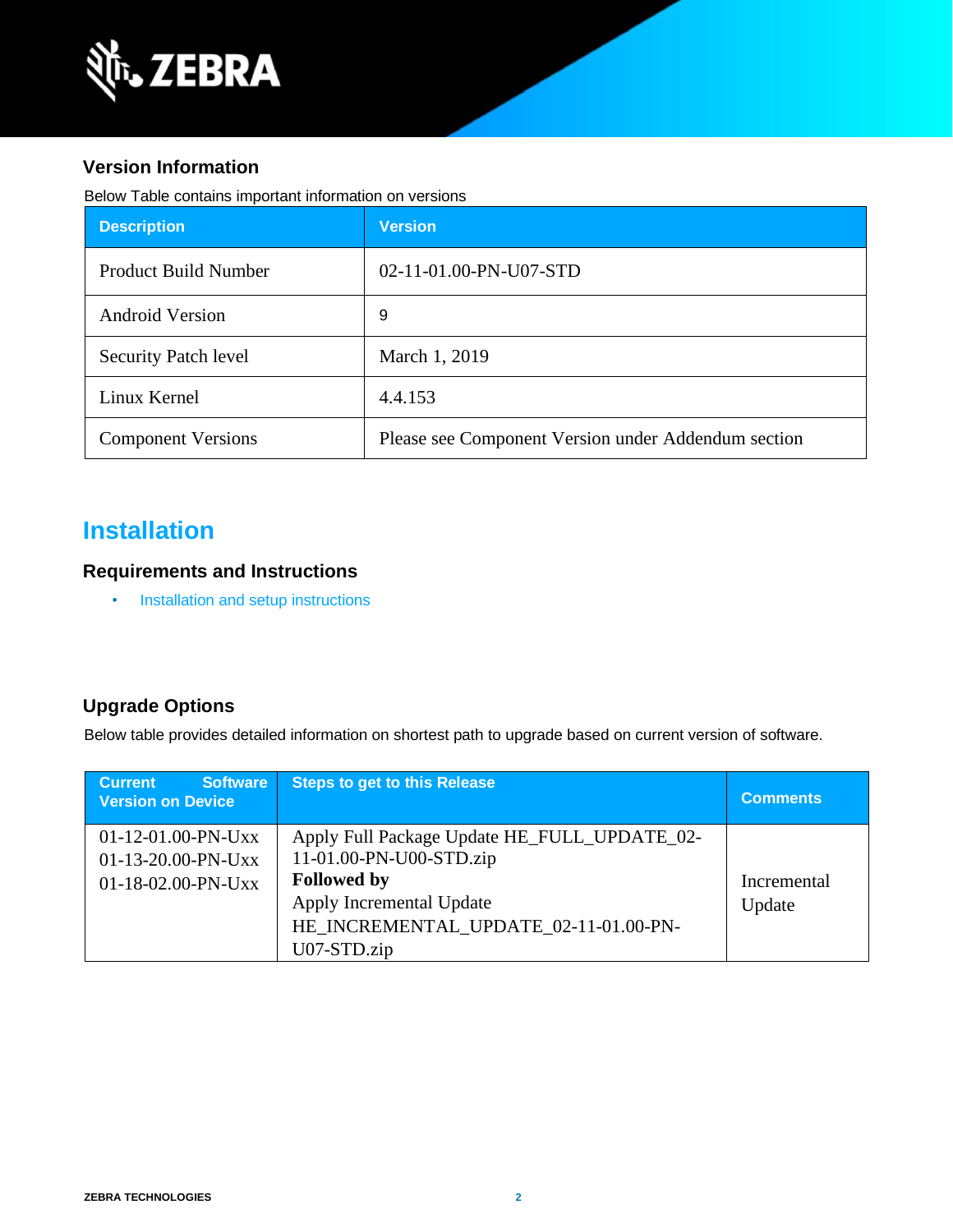

| 01-21-18.00-PN-Uxx | <b>Option 1:</b> Apply Delta Package Update<br>HE_DELTA_UPDATE_01-18-02.00-ON_TO_02-11-<br>$01.U00-PN,zip$<br><b>Followed by</b><br>Apply Incremental Update<br>HE_INCREMENTAL_UPDATE_02-11-01.00-PN-<br>U07-STD.zip<br><b>Option 2:</b> Full Package Update Apply<br>HE_FULL_UPDATE_02-11-01.00-PN-U00-STD.zip<br><b>Followed by</b><br>Apply Incremental Update<br>HE_INCREMENTAL_UPDATE_02-11-01.00-PN-<br>U07-STD.zip | Option $#1$ is<br>recommended<br>as size of<br>Delta package<br>update is<br>smaller<br>compared to<br><b>Full Package</b><br>Update |
|--------------------|---------------------------------------------------------------------------------------------------------------------------------------------------------------------------------------------------------------------------------------------------------------------------------------------------------------------------------------------------------------------------------------------------------------------------|--------------------------------------------------------------------------------------------------------------------------------------|
| 02-11-01.00-PN-Uxx | Apply Incremental Update<br>HE_INCREMENTAL_UPDATE_02-11-01.00-PN-U07-<br>STD.zip                                                                                                                                                                                                                                                                                                                                          |                                                                                                                                      |

## **Known Constraints and Workarounds**

Below are Known Constraints and workaround if applicable.

In devices running Android Pie where an EMM implements Lock Task Mode, there is a potential issue when the power button is pressed that no items will appear in the power button menu while the device is in Lock Task Mode. This issue only occurs if the EMM has not implemented certain flags to enable the power button menu actions. Global actions dialogue during Lock Task mode must be enabled.

#### Reference:

[https://developer.android.com/reference/android/app/admin/DevicePolicyManager.html#LOCK\\_TASK\\_FEAT](https://developer.android.com/reference/android/app/admin/DevicePolicyManager.html#LOCK_TASK_FEATURE_GLOBAL_ACTIONS) [URE\\_GLOBAL\\_ACTIONS](https://developer.android.com/reference/android/app/admin/DevicePolicyManager.html#LOCK_TASK_FEATURE_GLOBAL_ACTIONS)

It is recommended that you contact your EMM to see if this API change will impact accessing power button menu actions. Some EMMs have implemented methods to suppress Activities that may mitigate the issue. Please check with your EMM.

In devices running Android Pie after an Enterprise Reset there is a possibility of the SOTI Agent having issues initiating and running on the device. This is due to inconsistencies with Process I.D assignments performed by the operating system after an enterprise reset. We recommend in Zebra devices running Android Pie that an XML file with an interim fix be pushed and set on the device prior to performing an Enterprise Reset to ensure that this issue does not occur. Please contact your SOTI or Zebra support rep to receive a copy of the XML file.

In September SOTI will release an agent that will solve the problem programmatically and will not require any XML or manual intervention.

If VPN is configured with 'Always On' on a device, on a reboot, there is an intermittent occurrence of device not connecting to VPN server. User can workaround the issue by configuring the VPN as not 'Always On'.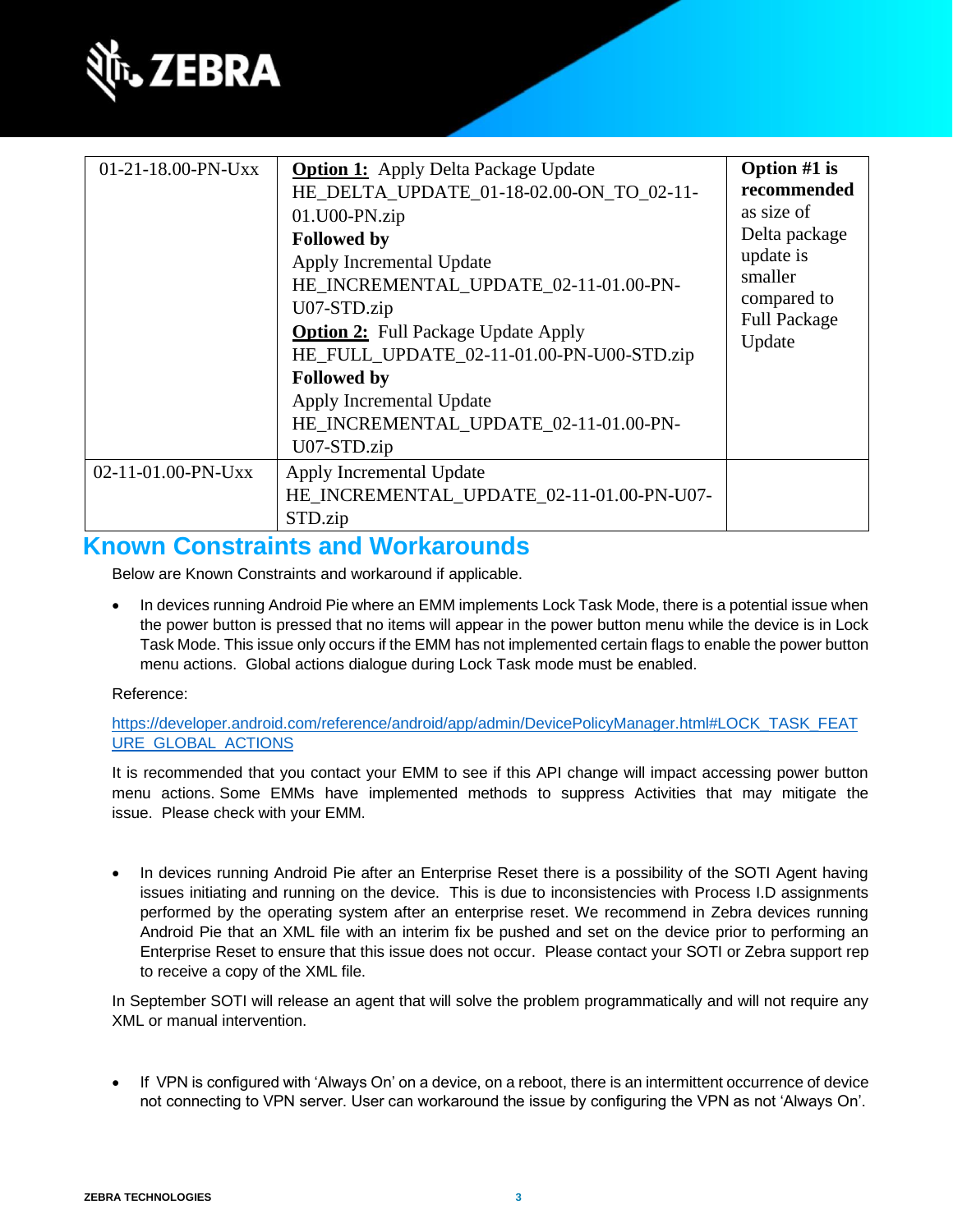

## **Addendum**

### **Device Compatibility**

This software release has been approved for use on the following devices.

| <b>Device</b><br><b>Family</b> | <b>Part Number</b>                                 | <b>Device Specific</b><br><b>Manuals and</b><br><b>Guides</b> |
|--------------------------------|----------------------------------------------------|---------------------------------------------------------------|
| <b>TC52</b>                    | TC520K-2PEZU4P-CN                                  | <b>TC52 Home Page</b>                                         |
| <b>TC72</b>                    | TC720L-0ME24B0-CN                                  | <b>TC72 Home Page</b>                                         |
| <b>PS20</b>                    | PS20J-B2G2CN00<br>PS20J-P4G2CN00<br>PS20J-P4H1CN00 | <b>PS20 Home Page</b>                                         |

## **Component Versions**

| <b>Component / Description</b>   | <b>Version</b>                 |
|----------------------------------|--------------------------------|
| ActiveEdge                       | 2.7.4                          |
| AnalyticsMgr                     | 2.4.0.1251                     |
| Audio (Microphone and Speaker)   | 0.12.0.0                       |
| <b>Battery Management</b>        | Version: 1.4.2                 |
| <b>Battery Swap</b>              | Version: 2.1.1                 |
| <b>Bluetooth Pairing Utility</b> | Version 3.16                   |
| PS20 Cradle                      | Utility 1.01<br>FWUpdater: 1.0 |
| DataWedge                        | 7.6.30                         |
| <b>Device Central</b>            | 2.1.0.15                       |
| Diagnostic Tool                  | 1.19.0.3                       |
| <b>EMDK</b>                      | 7.6.10.2610                    |
| Enterprise Keyboard              | 2.2.2.3                        |
| Fota                             | 1.0.0.8                        |